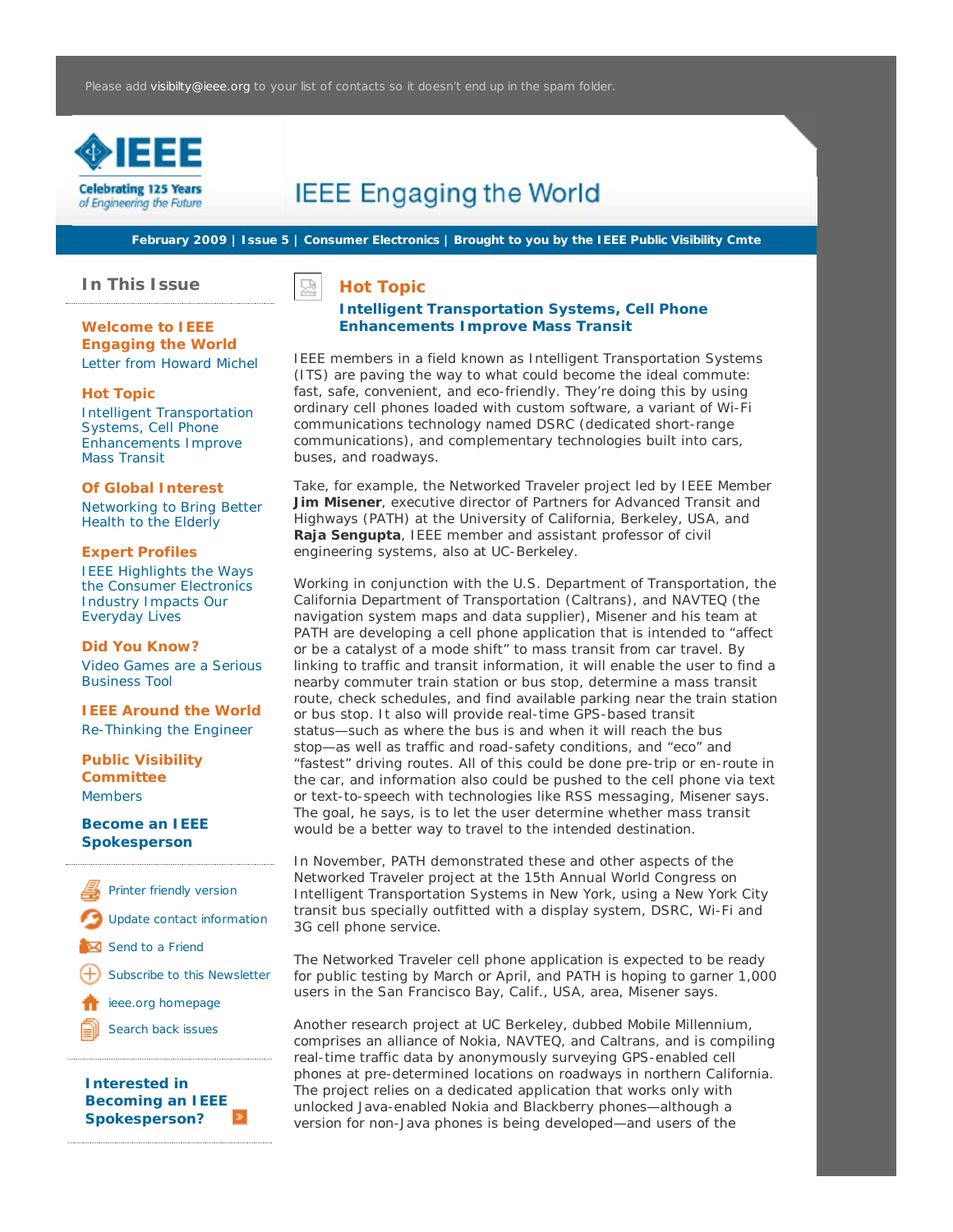software also can receive real-time information about traffic along their routes, gleaned from the collective data. Several thousand copies of the application have been downloaded to phones since it was released last November and now several hundred uses are recorded per day, says IEEE Member **Quinn Jacobson**, research leader at the Nokia Research Center in Palo Alto, Calif., USA.

Of course, such success will require mass deployment of ITS technologies and no single car company can offer this on a sufficient scale. Yet with an ITS Society operating within IEEE, fostering research and development in aspects ranging from antennas and signal processors to radar systems and vehicle dynamics, "the potential is enormous," says IEEE Member **Erik Coelingh**, technical leader for active safety functions at Volvo Car Corp. in Gothenburg, Sweden.

Coelingh is pursuing an ITS technology-driven scenario known as "platooning." With platooning, cars wirelessly connect to buses, and automatically follow them from place to place along a designated route to a destination, without any role played by the car's driver. The driver can instead fill the time with other activities, such as reading a newspaper.

In this scenario, a busdriver takes full responsibility for getting the passengers safely from point A to point B. Platooning extends that bus driver's responsibility to the people in cars following the bus. The business model could include an electronic payment passed wirelessly to the bus from the car, Coelingh says, adding that existing lane-departure-warning systems could evolve to lane-keeping technology that controls the steering wheel and keeps the car on the correct path behind the bus.

Platooning will also require car-to-car wireless communications, so that each vehicle in the convoy following the bus knows what the one directly ahead is doing or about to do. This will enable simultaneous starting and stopping along the route, and also the ability to follow one another closely at high speed.

Such autonomous driving by cars will almost certainly result in safer and faster traffic flow, Coelingh adds, noting that driver error plays a role in more than 90 percent of traffic accidents. And there may be a benefit in fuel economy as driving very close together reduces drag on the platooning cars.

"We have a vision that this kind of technology will help us practically get rid of traffic accidents and reduce the number of people getting killed in these accidents," Coelingh says.

**top of page Previous Article | Next Article**

# **Interested in Becoming an IEEE Spokesperson?**

IEEE regularly fields inquiries from members of the media looking to speak with technical experts on a variety of topics in the IEEE fields of interest.

Please contact us if you are interested in being added to our database of technical experts.

### **You will be asked to include:**

– Your First and Last Name